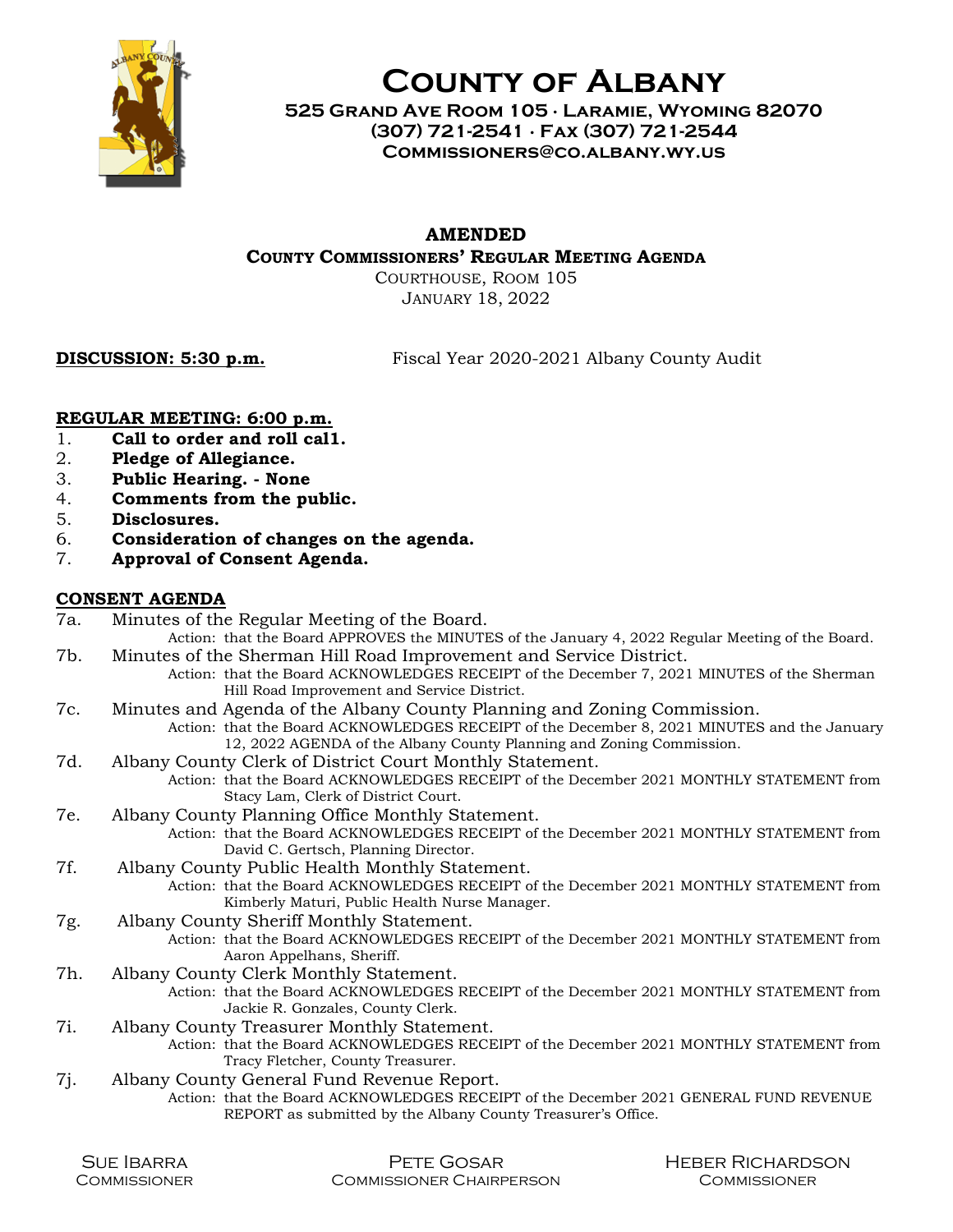#### 7k. Zoning Certificates

Action: that the Board APPROVES the following Zoning Certificates:

| $- - - - -$            |                |               |           |        |                    |                     |            |  |  |
|------------------------|----------------|---------------|-----------|--------|--------------------|---------------------|------------|--|--|
|                        | Last Name      |               | Zoning    | Street |                    | Description of      |            |  |  |
| Geo Pin                |                | First Name    | Permit #  | #      | Address            | Use                 | Zoning     |  |  |
| 05-1377-03-4-05-021.00 | Leighton       | Gregory       | ZC-223-21 | 18     | Fox Woods Court    | Principal Structure | RR         |  |  |
|                        |                |               |           |        |                    |                     |            |  |  |
| 05-1773-36-3-01-050.00 | McGregor       | Jesse         | ZC-224-21 | 536    | Roger Canyon Road  | Principal Structure | AG         |  |  |
| 05-1575-19-1-00-065.00 | Huffman        | Edward        | ZC-225-21 | 165    | Big Hollow Road    | Accessory Building  | AG         |  |  |
| 05-2476-18-4-01-016.00 | Masci          | Franco John   | ZC-226-21 | 60     | Silver Charm Drive | Principal Structure | AG         |  |  |
| 05-1673-21-2-00-023.00 | MacMuffin, LLC |               | ZC-227-21 | 4089   | N 3rd Street       | Accessory Building  | <b>COM</b> |  |  |
|                        | Tungsten Parts | c/o Mr. Tyler |           |        |                    | Addition to         |            |  |  |
| 05-1673-21-2-02-001.00 | Wyoming        | Johnson       | ZC-228-21 | 4275   | N 3rd Street       | Principal Structure | <b>COM</b> |  |  |
| 05-1378-18-4-01-010.00 | Price          | Paul          | ZC-229-21 | 15     | Red Fox Road       | Principal Structure | <b>RR</b>  |  |  |

7l. Acknowledge Receipt of Correspondence.

Action: that the Board ACKNOWLEDGES RECEIPT of CORRESPONDENCE from: Acord; Bob Decker, Covenant Insurance; Laramie Chamber Business Alliance (4); National Association of County Officers; Cigna (2); Wyoming County Commissioners Association (2); University of Wyoming Extension; Stacy Lam; Pete Gosar; Chase Marston; Nora Ivers and Sue Ibarra (39).

#### REGULAR AGENDA

- 8. Take from the **TABLE**, the Rock Creek Wind Energy Project Application WECS-02-21. (David Gertsch, Planning Director)
- 9. Present for **CONSIDERATION**, the Rock Creek Wind Energy Project Application WECS-02-21. (David Gertsch, Planning Director)
- 10. Present for **CONSIDERATION**, a request for an exemption from large tract subdivision process (Hamaker – Section 34, Township 17 North, Range 73 West). (David Gertsch, Planning Director)
- 11. Present for **APPROVAL**, Tax Roll adjustment for the reduction of three mobile home accounts totaling \$588.01 under Wyoming State Statute §31-13-111(f) for abandoned vehicles and refund taxpayer for \$50.00 payment made on the account after abandonment had taken place. (Tracy Fletcher, County Treasurer)
- 12. Present for **APPROVAL**, Airport Rescue Grant, Grant Agreement 3-56-0017-043-2022 for the purpose of preventing, preparing for and responding to coronavirus pandemic in an amount not to exceed \$1,093,620.00 for a period of 4 years from the date of acceptance. (Amy Terrell, Airport Manager)
- 13. RATIFY yearly report to the United States Drug Enforcement Agency for Equitable Sharing of Assets Forfeited. (Aaron Appelhans, Sheriff)
- 14. Present for **APPROVAL**, submittal of the Wyoming Court Supervised Treatment Program State Fiscal Year 2023 Grant Application in the amount of \$159,029.22 to serve at least 17 adult participants of the Albany County Court Supervised Treatment Program. (Rebecca Piersch, Court Supervised Treatment Coordinator and Bailey Quick, Grants Specialist)
- 15. Present for **APPROVAL**, submittal of the Wyoming Court Supervised Treatment Program State Fiscal Year 2023 Grant Application in the amount of \$88,301.04 to serve at least 10 juvenile participants of the Albany County Integrated Juvenile Treatment Program. (Rebecca Piersch, Court Supervised Treatment Coordinator and Bailey Quick, Grants Specialist)
- 16. Present for **APPROVAL**, Year 5 Continuing Application for Department of Health and Human Services Substance Abuse and Mental Health Services Administration, Grants to Expand Substance Abuse Treatment Capacity in Adult Treatment Drug Courts and Adult Tribal Healing to Wellness Courts (CFDA #93.243) in the amount of \$247,854.60 to continue to support the expansion of Albany County Court Supervised Treatment Program from October 1, 2022 to September 30, 2023. (Rebecca Piersch, Court Supervised Treatment Coordinator and Bailey Quick, Grants Specialist)
- 17. Present for **APPROVAL**, Contract between the Board of Commissioners of the County of Albany, Wyoming and Tracy Young for Prevention Specialist Services to conduct the Prevention Strategic Plan and Funding & Oversight Model related to the prevention of the use, misuse, or abuse of tobacco, alcohol, or controlled substances, and activities designed to prevent suicide between December 1, 2021 and June 30, 2022 in the amount not to exceed \$45,000.00. (Bailey Quick, Grants Specialist)